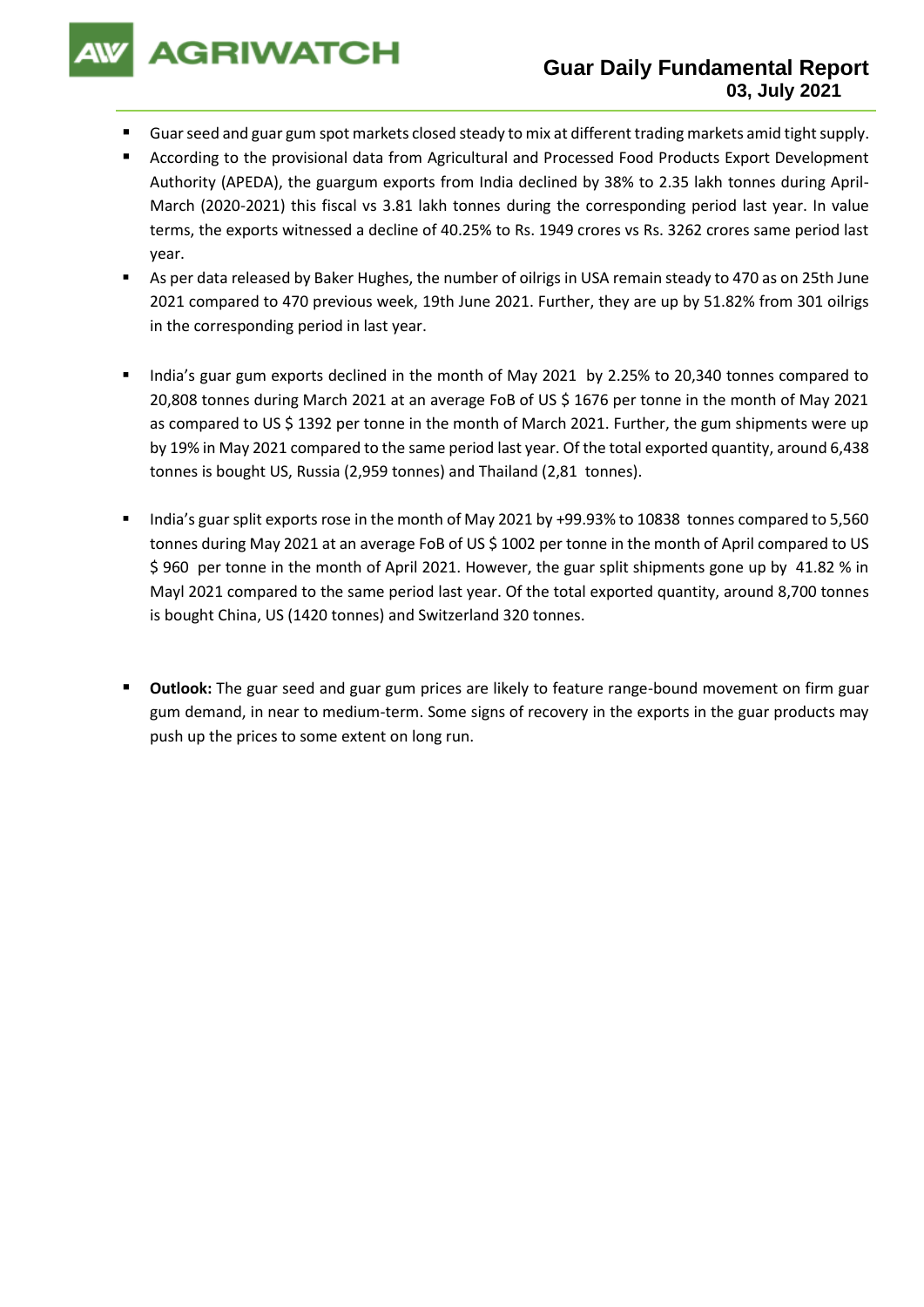

**03, July 2021**

| NCDEX-FUTURES MARKET - Guar Seed |         |      |             |      |              |        |        |           |         |
|----------------------------------|---------|------|-------------|------|--------------|--------|--------|-----------|---------|
| <b>Contract</b>                  | $+/-$   | Open | <b>High</b> | Low  | <b>Close</b> | Volume | Change | <b>OI</b> | Change  |
| <b>Jun-21</b>                    | $+0.10$ | 4095 | 4141        | 4081 | 4094         | 13205  | 3145   | 36475     | $-2350$ |
| <b>Jul-21</b>                    | $+0.29$ | 4163 | 4210        | 4143 | 4159         | 14815  | 6825   | 27285     | 3140    |

| NCDEX-FUTURES MARKET- Guar Gum |         |      |             |      |              |               |        |           |         |
|--------------------------------|---------|------|-------------|------|--------------|---------------|--------|-----------|---------|
| <b>Contract</b>                | +/-     | Open | <b>High</b> | Low  | <b>Close</b> | <b>Volume</b> | Change | <b>OI</b> | Change  |
| $Jun-21$                       | $-0.06$ | 6421 | 6446        | 6305 | 6359         | 6115          | 2860   | 23995     | $-1740$ |
| <b>Jul-21</b>                  | $+0.03$ | 6460 | 6543        | 6423 | 6448         | 7255          | 3970   | 35085     | 2220    |

| <b>Guar seed Stock Position &amp; EDD:</b> |                                   |           |              |                          |  |  |  |  |
|--------------------------------------------|-----------------------------------|-----------|--------------|--------------------------|--|--|--|--|
| <b>Stocks</b>                              | <b>In-Process</b><br><b>Demat</b> |           | <b>Total</b> | <b>EDD</b>               |  |  |  |  |
|                                            | 01-Jul-21                         | 01-Jul-21 | $01-Jul-21$  | 29-Jun-21                |  |  |  |  |
| <b>Bikaner</b>                             | 21473                             | ۰         | 21473        | 21473                    |  |  |  |  |
| <b>Deesa</b>                               | -                                 | ٠         |              | ۰                        |  |  |  |  |
| Sri Ganganagar                             | 2421                              | ۰         | 2421         | 2611                     |  |  |  |  |
| <b>Jodhpur</b>                             | 1124                              | ٠         | 1124         | 1124                     |  |  |  |  |
| <b>Nokha</b>                               |                                   | ۰         | -            | $\overline{\phantom{0}}$ |  |  |  |  |

| <b>Guar Gum Stock Position &amp; EDD:</b> |                |                   |              |                |  |  |  |  |
|-------------------------------------------|----------------|-------------------|--------------|----------------|--|--|--|--|
|                                           | <b>Demat</b>   | <b>In-Process</b> | <b>Total</b> | <b>EDD</b>     |  |  |  |  |
| <b>Stocks</b>                             | 01-Jul-21      | $01 -$ Jul $-21$  | $01$ -Jul-21 | 29-Jun-21      |  |  |  |  |
| Deesa                                     |                | $\mathbf 0$       | 0            | $\Omega$       |  |  |  |  |
| <b>Bikaner</b>                            | 2663           | $\mathbf 0$       | 2663         | 2743           |  |  |  |  |
| Jodhpur                                   | 10846          | 79                | 10925        | 10917          |  |  |  |  |
| <b>Nokha</b>                              | 3735           | 140               | 3875         | 3716           |  |  |  |  |
| Sri Ganganagar                            | 657            | 20                | 677          | 647            |  |  |  |  |
|                                           | $1-Jul-21$     |                   |              |                |  |  |  |  |
| <b>Churi and Korma Prices:</b>            |                |                   |              | $1-Jul-21$     |  |  |  |  |
| <b>Commodity</b>                          | <b>Center</b>  |                   | Rs./75 kg.   |                |  |  |  |  |
| <b>Churi</b>                              | Jodhpur        | <b>NR</b>         |              |                |  |  |  |  |
| Korma                                     | Jodhpur        | N <sub>R</sub>    |              |                |  |  |  |  |
| Churi                                     | Sri Ganganagar | NR.               |              |                |  |  |  |  |
| <b>Korma</b>                              | Sri Ganganagar |                   |              | N <sub>R</sub> |  |  |  |  |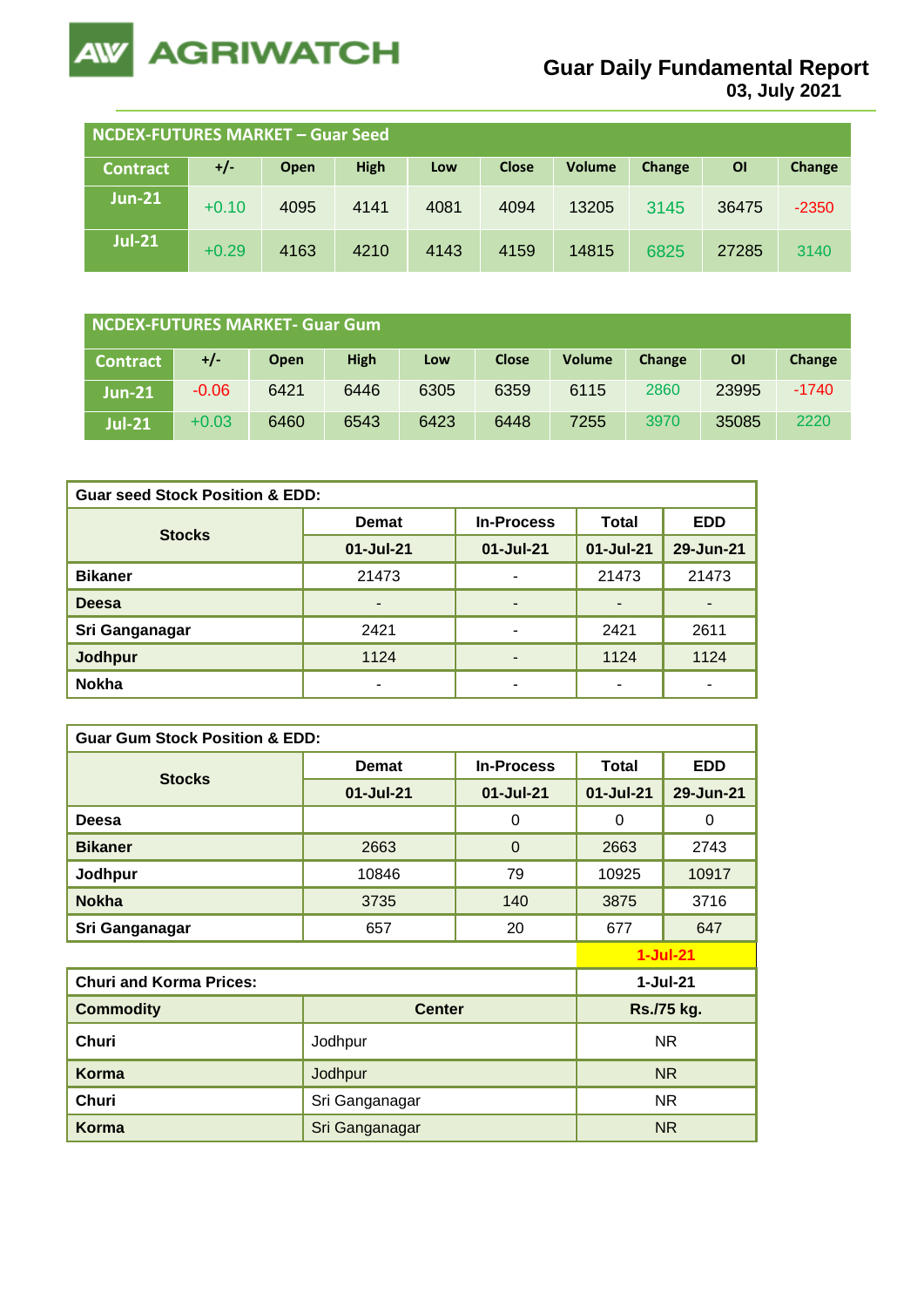

**03, July 2021**

| <b>Guar Export Prices:</b>         |                             | $1-Jul-21$    | 1-Jul-21       |
|------------------------------------|-----------------------------|---------------|----------------|
|                                    | <b>Variety</b>              | Value (Rs/Kg) | Value (\$/MT)  |
| <b>Guargum/Split (Mundra Port)</b> |                             | <b>NR</b>     | <b>NR</b>      |
|                                    | 200 Mesh 5000<br>CPS        | <b>NR</b>     | NR.            |
| <b>Guargum Powder</b>              | 200 Mesh 3500<br><b>CPS</b> | <b>NR</b>     | N <sub>R</sub> |
|                                    | Meal $40%$                  | <b>NR</b>     | <b>NR</b>      |
| <b>Guargum Meal</b>                | Meal $50%$                  | <b>NR</b>     | <b>NR</b>      |

| <b>Guar Seed Prices at Key Spot Markets:</b> |                 |                           |                |                        |                |  |  |  |
|----------------------------------------------|-----------------|---------------------------|----------------|------------------------|----------------|--|--|--|
| <b>Commodity</b>                             |                 |                           |                | <b>Prices (Rs/Qtl)</b> | Change         |  |  |  |
| <b>Guar Seed</b>                             | <b>District</b> | <b>Centre</b>             | $2-Jul-$<br>21 | $1-Jul-$<br>21         |                |  |  |  |
|                                              |                 | Jodhpur (Loose)           | 3950           | 3900                   | 50             |  |  |  |
|                                              | Jodhpur         | Jodhpur(Delivery)         | 4148           | 4095                   | 53             |  |  |  |
|                                              |                 | Sri-Ganganagar(Loose)     | 3850           | 3900                   | $-50$          |  |  |  |
|                                              |                 | Sri-Ganganagar (Delivery) | 4000           | 4050                   | $-50$          |  |  |  |
|                                              | Sri-Ganganagar  | Rawla (Loose)             | <b>NR</b>      | $\blacksquare$         |                |  |  |  |
|                                              |                 | Gharsana (Loose)          | <b>NA</b>      | <b>NA</b>              | Ξ.             |  |  |  |
|                                              |                 | Raisinghnagar (Loose)     | <b>NR</b>      | N <sub>R</sub>         | Ξ.             |  |  |  |
|                                              |                 | Bikaner (Loose)           | 3930           | 3925                   | 5              |  |  |  |
|                                              |                 | Bikaner (Delivery)        | 4127           | 4121                   | 5              |  |  |  |
|                                              |                 | Nokha(Loose)              | 3975           | 3950                   | 25             |  |  |  |
| Rajasthan                                    | <b>Bikaner</b>  | Nokha (Delivery)          | 4174           | 4148                   | 26             |  |  |  |
|                                              |                 | Khajuwala (Loose)         | 3900           | 3900                   | <b>Unch</b>    |  |  |  |
|                                              |                 | Khajuwala (Delivery)      | 4095           | 4095                   | <b>Unch</b>    |  |  |  |
|                                              |                 | Lunkaransar (Loose)       | 4000           | 125                    |                |  |  |  |
|                                              |                 | Hanumangarh (Loose)       | <b>NA</b>      | <b>NA</b>              | $\blacksquare$ |  |  |  |
|                                              |                 | Hanumangarh (Delivery)    | <b>NA</b>      | <b>NA</b>              |                |  |  |  |
|                                              | Hanumangarh     | Nohar (Loose)             | <b>NR</b>      | <b>NR</b>              | $\blacksquare$ |  |  |  |
|                                              |                 | Pilibanga (Loose)         | <b>NA</b>      | <b>NA</b>              |                |  |  |  |
|                                              | <b>Nagaur</b>   | Nagaur (Loose)            | <b>NR</b>      | <b>NR</b>              |                |  |  |  |
|                                              | <b>Churu</b>    | Churu (Delivery)          | <b>NA</b>      | <b>NA</b>              | -              |  |  |  |
|                                              | <b>Alwar</b>    | Alwar (Loose)             | <b>NR</b>      | <b>NR</b>              | $\blacksquare$ |  |  |  |
|                                              | <b>Hisar</b>    | Adampur (Loose)           | 3880           | 3870                   | 10             |  |  |  |
| Haryana                                      |                 | Adampur (Delivery)        | 4074           | 4064                   | 11             |  |  |  |
|                                              | <b>Bhiwani</b>  | Bhiwani (Delivery)        | 4150           | 4150                   | <b>Unch</b>    |  |  |  |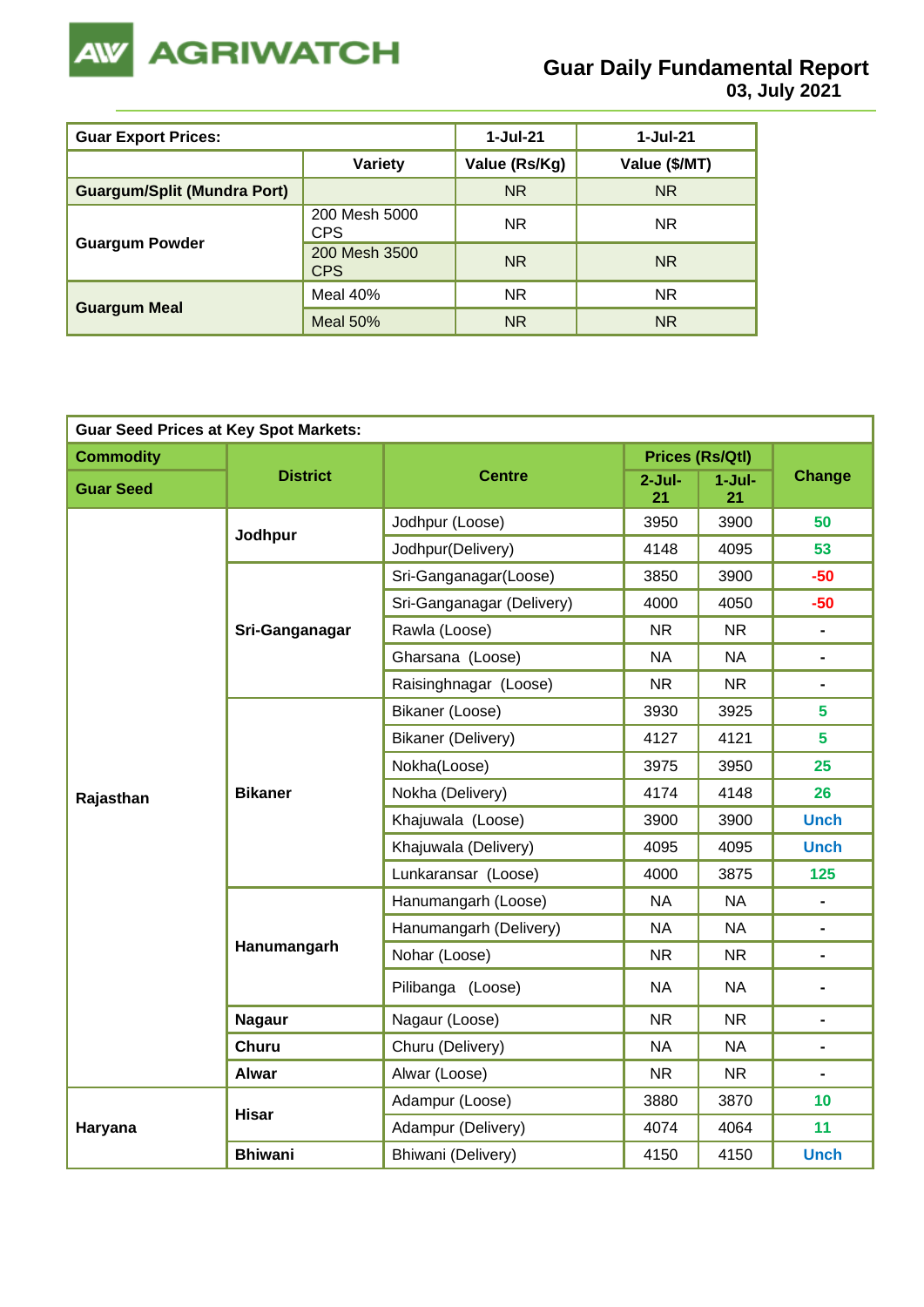

**03, July 2021**

|                       |                    | Siwani (Loose)      | 4050      | 4060      | $-10$          |
|-----------------------|--------------------|---------------------|-----------|-----------|----------------|
|                       | <b>Sirsa</b>       | Sirsa (Loose)       | 3800      | 3850      | $-50$          |
|                       |                    | Dhabwali (Loose)    | <b>NR</b> | <b>NR</b> | $\blacksquare$ |
|                       |                    | Dhabwali (Delivery) | <b>NR</b> | <b>NR</b> | $\blacksquare$ |
|                       |                    | Ellanabad (Loose)   | 3800      | 3800      | <b>Unch</b>    |
|                       | <b>Fatehabad</b>   | Fatehabad (Loose)   | 3900      | 3900      | <b>Unch</b>    |
|                       | <b>Banaskantha</b> | Deesa (Loose)       | <b>NA</b> | <b>NA</b> | $\blacksquare$ |
|                       | Patan              | Patan (Loose)       | 3675      | 3950      | $-275$         |
| Gujarat               | Rajkot             | Rajkot (Loose)      | 3625      | 3700      | $-75$          |
|                       | Jamnagar           | Dhrol (Loose)       | <b>NA</b> | <b>NA</b> | $\blacksquare$ |
| <b>Madhya Pradesh</b> | <b>Gwalior</b>     | Dabra (Loose)       | <b>NR</b> | <b>NR</b> | $\blacksquare$ |
| <b>Guar Gum</b>       |                    |                     |           |           |                |
|                       | Jodhpur            | Jodhpur             | 6400      | 6300      | 100            |
| Rajasthan             | <b>Alwar</b>       | Alwar               | <b>NR</b> | <b>NR</b> | $\blacksquare$ |
|                       | Hanumangarh        | Nohar               | NR.       | <b>NR</b> | $\blacksquare$ |
|                       | <b>Bhiwani</b>     | Bhiwani             | 6650      | 6500      | 150            |
| Haryana               |                    | Sirsa               | 6500      | 6500      | <b>Unch</b>    |
|                       | <b>Sirsa</b>       | Dhabwali            | <b>NR</b> | <b>NR</b> | $\blacksquare$ |
|                       |                    | Ellanabad           | <b>NA</b> | <b>NA</b> | $\blacksquare$ |
|                       | Fatehabad          | Fatehabad           | 6400      | 6400      | <b>Unch</b>    |

| <b>Guar Seed Arrivals in Key Centers</b> |                 |                |                               |                                                                                                                                                                                                                                                          |     |  |  |
|------------------------------------------|-----------------|----------------|-------------------------------|----------------------------------------------------------------------------------------------------------------------------------------------------------------------------------------------------------------------------------------------------------|-----|--|--|
| <b>Commodity</b>                         | <b>District</b> | <b>Centre</b>  | <b>Arrivals</b><br>(Quintals) |                                                                                                                                                                                                                                                          |     |  |  |
| <b>Guar Seed</b>                         |                 |                | $2-Jul-$<br>21                | $1-Jul-$<br>21                                                                                                                                                                                                                                           |     |  |  |
|                                          | Jodhpur         | Jodhpur        | <b>NA</b>                     | <b>NA</b>                                                                                                                                                                                                                                                |     |  |  |
|                                          |                 | Sri-Ganganagar | 300                           | 200                                                                                                                                                                                                                                                      | 100 |  |  |
|                                          |                 | Rawla          | NR.                           | Change<br>NR.<br>$\blacksquare$<br><b>NA</b><br>$\blacksquare$<br><b>NR</b><br>$\blacksquare$<br>250<br>50<br>300<br><b>Unch</b><br>250<br>50<br>300<br>200<br><b>NA</b><br>$\blacksquare$<br><b>NR</b><br>$\blacksquare$<br><b>NA</b><br>$\blacksquare$ |     |  |  |
|                                          | Sri-Ganganagar  | Gharsana       | <b>NA</b>                     |                                                                                                                                                                                                                                                          |     |  |  |
|                                          |                 | Raisinghnagar  | <b>NR</b>                     |                                                                                                                                                                                                                                                          |     |  |  |
|                                          | <b>Bikaner</b>  | <b>Bikaner</b> | 300                           |                                                                                                                                                                                                                                                          |     |  |  |
|                                          |                 | Nokha          | 300                           |                                                                                                                                                                                                                                                          |     |  |  |
| Rajasthan                                |                 | Khajuwala      | 300                           |                                                                                                                                                                                                                                                          | -   |  |  |
|                                          |                 | Lunkaransar    | 500                           |                                                                                                                                                                                                                                                          |     |  |  |
|                                          | Hanumangarh     | Hanumangarh    | NA                            |                                                                                                                                                                                                                                                          |     |  |  |
|                                          |                 | Nohar          | <b>NR</b>                     |                                                                                                                                                                                                                                                          |     |  |  |
|                                          |                 | Pilibanga      | <b>NA</b>                     |                                                                                                                                                                                                                                                          |     |  |  |
|                                          | <b>Nagaur</b>   | Nagaur         | <b>NR</b>                     | <b>NR</b>                                                                                                                                                                                                                                                |     |  |  |
|                                          | <b>Churu</b>    | Churu          | <b>NA</b>                     | <b>NA</b>                                                                                                                                                                                                                                                |     |  |  |